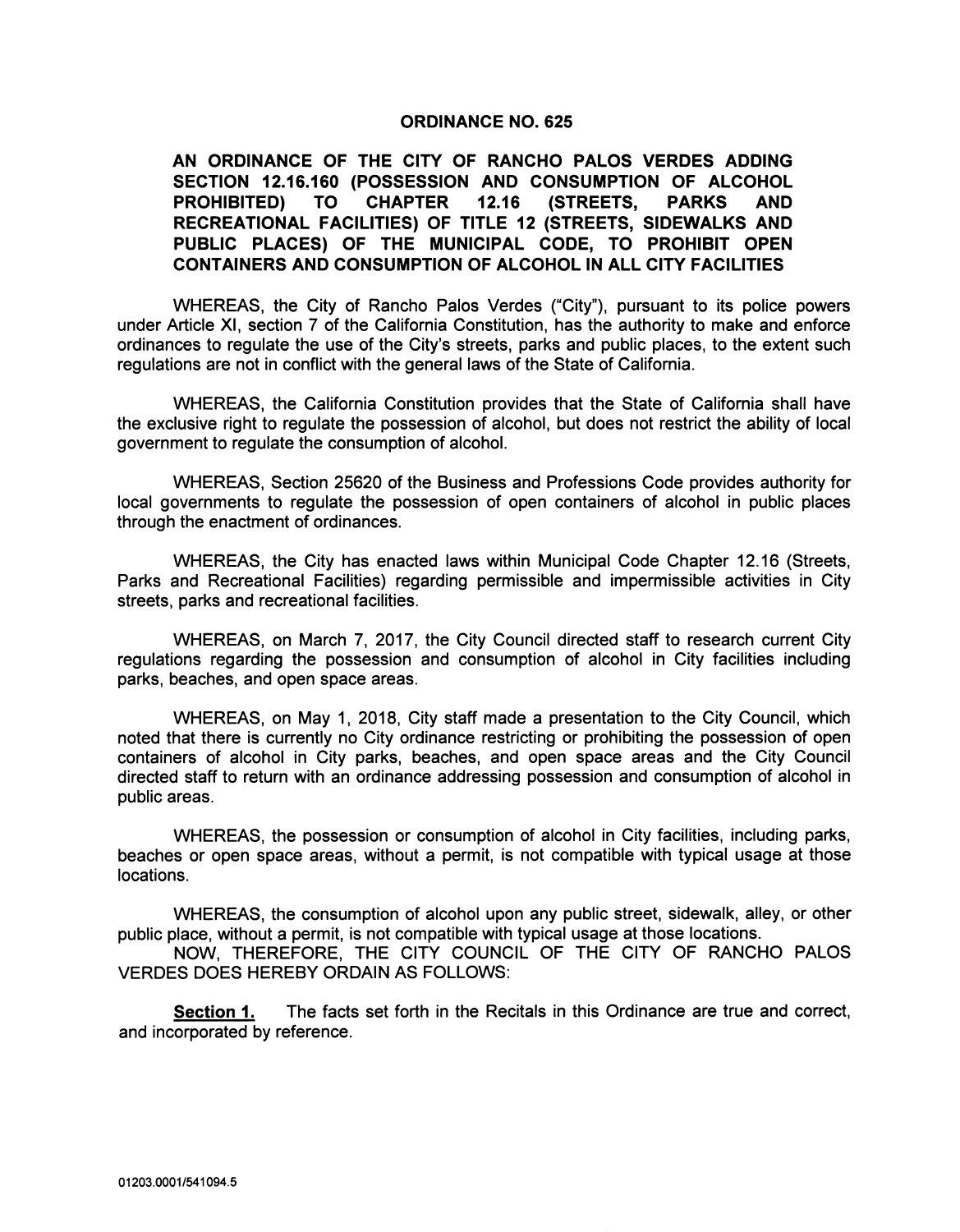Section 2. Section 12.16.160 (Possession and Consumption of Alcohol Prohibited) of Chapter 12.16 (Streets, Parks and Recreational Facilities) of Title 12 (Streets, Sidewalks and Public Places) is hereby added as follows:

## Section 12. 16. 160— Possession and Consumption of Alcohol Prohibited.

- A. No person shall consume any alcoholic beverage at any time in any City facility. This section shall not apply where the consumption is within the premises for which <sup>a</sup> permit has been issued by the City Manager.
- B. No person shall consume any alcoholic beverage upon any public street, sidewalk, alley, or in any public place, place open to the public, public building, public restroom, or public parking structure or lot, except where permitted by license from the State or pursuant to <sup>a</sup> temporary permit issued by the City. The provisions of this section shall apply to any person whether on foot, in a vehicle, or otherwise.
- C. No person shall possess any bottle, can, or other receptacle containing any alcoholic beverage which has been opened, or a seal broken, or the contents of which have been partially removed, at any time in any City facility. This section shall not apply where the possession is within the premises for which <sup>a</sup> permit has been issued by the City Manager.
- D. Violations of this section shall be punishable pursuant to Chapters 1. 08 and 1. 16 of this Code. Violations of Subsection (C) may only be charged as infractions.
- E. For the purposes of this section, the following definitions apply:

Alcoholic beverage" means and includes alcohol, spirits, liquor, wine, beer, and every liquid or solid containing alcohol, spirits, wine, or beer, and which contains one-half (1/2) of one percent ( 1%) or more of alcohol by volume and which is fit for beverage purposes either alone or when diluted, mixed, or combined with other substances.

City facility" shall mean any structure, lot or parcel that is owned, leased or operated by the City of Rancho Palos Verdes, including, without limitation, any park, trail, beach, recreation or open space area."

Section 3. Severability. If any section, subsection, subdivision, paragraph, sentence, clause or phrase of this ordinance or its application to any person or circumstance, is for any reason held to be invalid or unenforceable by <sup>a</sup> court of competent jurisdiction, such invalidity or unenforceability shall not affect the validity or enforceability of the remaining sections, subsections, subdivisions, paragraphs, sentences, clauses or phrases of this ordinance, or its application to any other person or circumstance. The City Council declares that it would have adopted each section, subsection, subdivision, paragraph, sentence, clause, phrase hereof, irrespective of the fact that any one or more sections, subsections, subdivisions, paragraphs, sentences, clauses or phrases hereof be declared invalid or unenforceable.

Section 4. Certification and Posting. The City Clerk shall cause this Ordinance to be posted in three (3) public places in the City within fifteen (15) days after its passage, in accordance with the provisions of Section 36933 of the Government Code. The City Clerk shall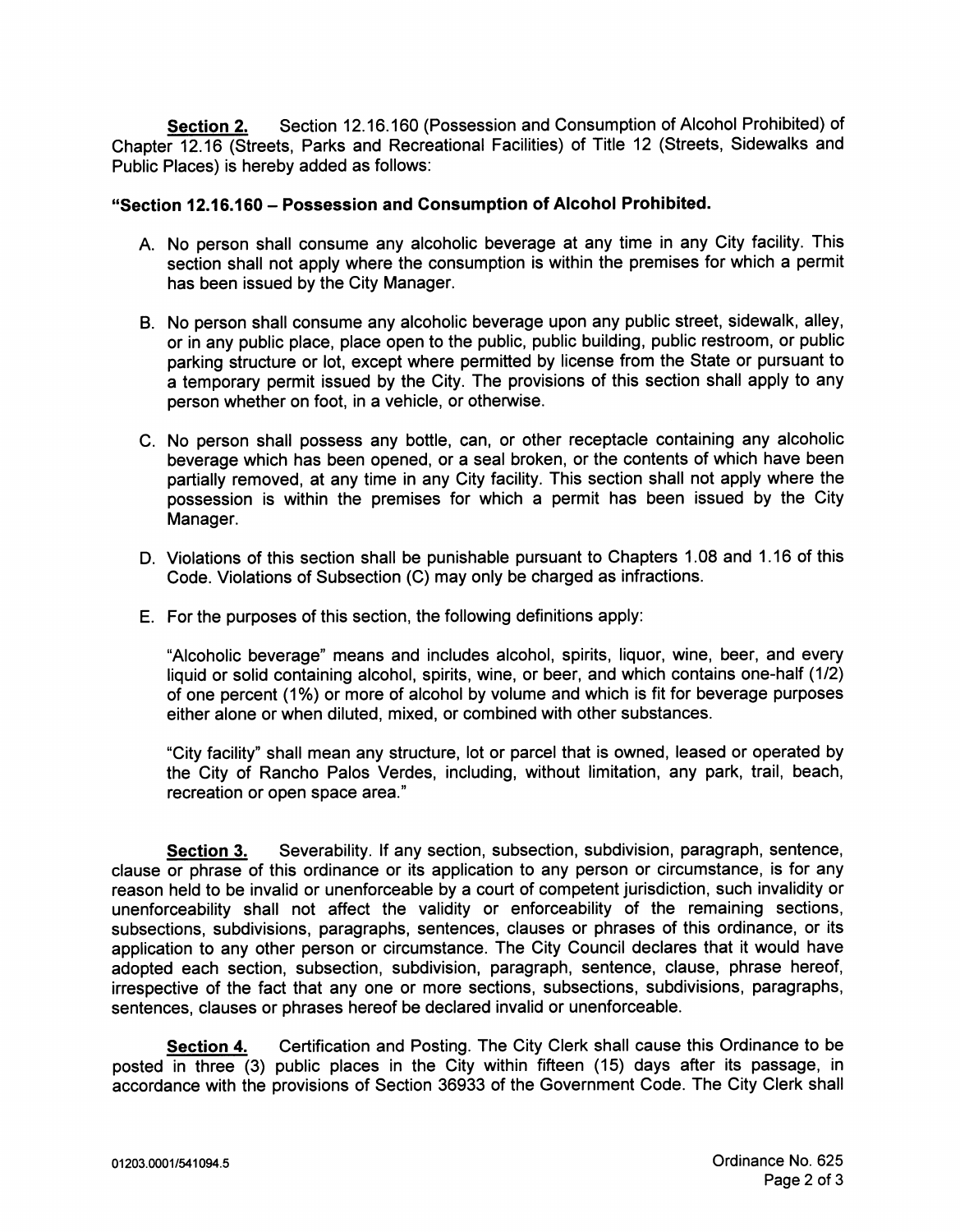further certify to the adoption and posting of this Ordinance, and shall cause this Ordinance and its certification, together with proof of posting, to be entered in the Book of Ordinances of the Council of this City.

Section 5. This Ordinance shall go into effect and be in full force and effect at 12:01 a. m. on the thirty-first ( 31st) day after its passage.

PASSED, APPROVED and ADOPTED this 6<sup>th</sup> day of August 2019.

Mayor

ATTE<sub>S</sub> **Clerk** 

STATE OF CALIFORNIA COUNTY OF LOS ANGELES (3) SS CITY OF RANCHO PALOS VERDES

I, Emily Colborn, City Clerk of the City of Rancho Palos Verdes, hereby certify that the whole number of members of the City Council of said City is five; that the foregoing Ordinance No. 625 passed first reading on July, 16 2019, was duly and regularly adopted by the City Council of said City at <sup>a</sup> regular meeting thereof held on August 6, 2019, and that the same was passed and adopted by the following roll call vote:

| AYES:           | Brooks, Cruikshank and Dyda      |
|-----------------|----------------------------------|
| <b>NOES:</b>    | <b>None</b>                      |
| ABSENT:         | <b>Alegria and Mayor Duhovic</b> |
| <b>ABSTAIN:</b> | None<br>City Clerk               |